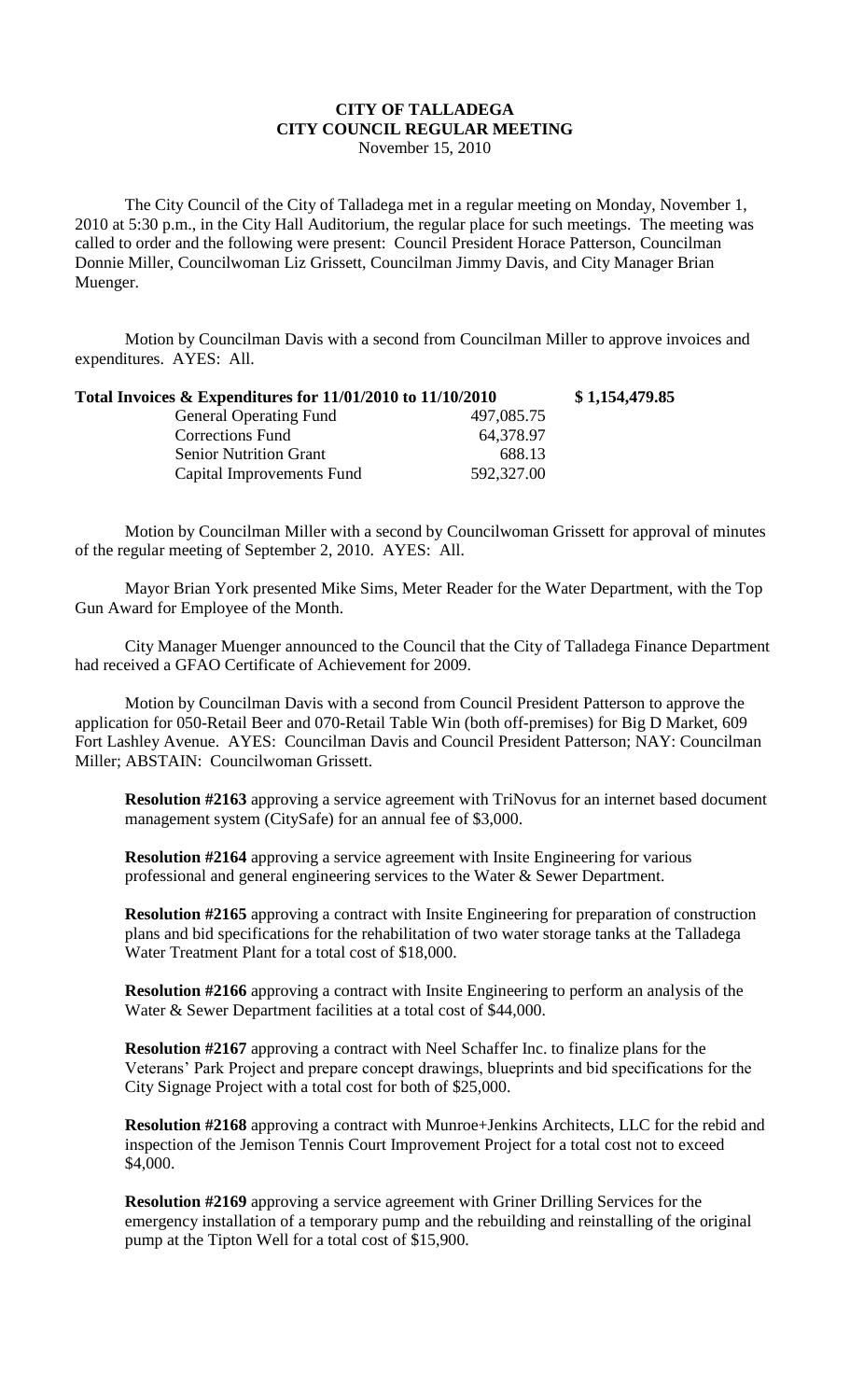**Resolution #2170** approving a contract Hurst Roofing Company for improvements to pavilions and restrooms in Veterans' Park, Duncan-Pinkston Park and Edythe Sims Park for a total cost of \$28,060.00.

**Resolution #2171** approving a purchase agreement on the State Bid Contract for five 2011 Chevrolet Impalas with Police packages from Larry Puckett Chevrolet of Prattville, Alabama and one 2011 Ford Escape with corner strobes from Hometown Ford Dodge of Opelika, Alabama for a total cost of \$137,092.40.

Motion by Councilman Davis with a second from Councilman Miller to approve Resolutions #2163-2171. Roll Call. AYES: All.

**Resolution #2172** approving a purchase agreement on the State Bid Contract for two 2011 Ford Rangers from Hometown Ford Dodge of Opelika, three 2011 Ford F-250s and one 2011 Ford Escape from Ben Atkinson Motors of Tallassee and one 2011 Chevrolet Silverado from Woodson Jones Chevrolet of Fort Payne for a total cost of \$140,577.53

Motion by Councilman Davis with a second from Councilwoman Grissett for approval of Resolution #2172. Roll Call. AYES: Councilman Davis, Councilwoman Grissett, Council President Patterson; NAY: Councilman Miller

**Resolution #2173** approving the surplus of municipal property (5 vehicles).

**Resolution #2174** rescinding Resolution No. 2135 and entering into a revised contract with Talladega Heritage Commission in the amount of Fifty Thousand Dollars (\$50,000.00).

**Resolution #2175** authorizing the removal of a derelict house trailer at 222  $\frac{1}{2}$  Savory Street. **Resolution #2176** authorizing the demolition of the structure at 900 Short Scott Street.

**Resolution #2177** approving contract with Hale Building Company for sidewalk rehabilitation per bid specifications for a total cost of \$40,000.

**Resolution #2178** approving application by the Talladega Municipal Airport Board for up to \$125,000 for airport improvement funding assistance from the State of Alabama Department of Transportation for the purpose of undertaking projects to make improvements to the Talladega Municipal Airport.

Motion by Councilman Davis with a second from Councilman Miller to approve Resolutions #2173-2178. Roll Call. AYES: All.

**Ordinance #1682** amending Ordinance #1661 that regulates the disposal of fats, oil and grease by food service facilities into the sanitary sewer system of the City of Talladega. *(tabled from last meeting)*

Motion by Councilman Davis with a second from Council President Patterson for immediate consideration of Ordinance #1682. Roll Call. AYES: Councilman Davis and Council President Patterson; NAY: Councilman Miller; ABSTAIN: Councilwoman Grissett.

Motion by Councilman Davis with a second from Council President Patterson for reading of the heading only of Ordinance #1682. Roll Call. AYES: Councilman Davis, Councilwoman Grissett, Council President Patterson; NAY: Councilman Miller

Motion by Councilman Davis with a second from Council President Patterson for adoption of Ordinance #1682. Roll Call. AYES: Councilman Davis, Councilwoman Grissett, Council President Patterson; NAY: Councilman Miller

Motion by Councilman Davis with a second by Councilwoman Grissett to approve invoices and expenditures for the Water Department. AYES: Council President Patterson, Councilman Davis, Councilwoman Grissett and Councilman Miller